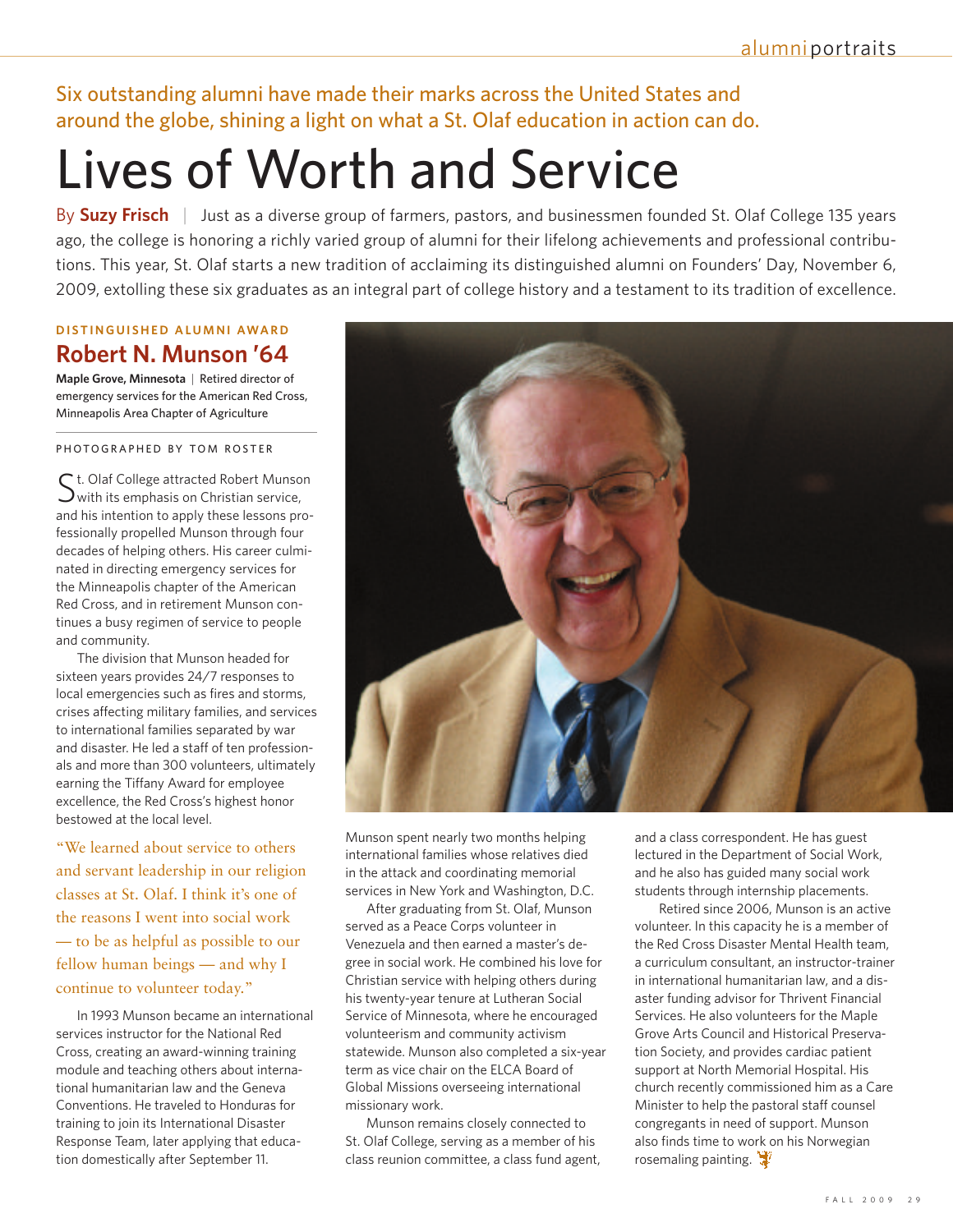## $D$  **ISTINGUISHED ALUMNI AWARD Richard Rortvedt '69**

**Arlington, Virginia** | International agricultural cooperation and development official, U.S. Department of Agriculture

PHOTOGRAPHED DURING HIS PILGRIMAGE WALK TO SANTIAGO DE COMPOSTELA IN SPAIN

uring a thirty-two-year career working for the federal government, Richard Rortvedt pursued his lifelong goals to generate international good will and help feed the world. He served as an agricultural diplomat for the United States, helping other countries develop their agricultural potential while still benefiting American farmers and consumers.

Rortvedt started his national service with active duty in the U.S. Air Force five days after graduating from St. Olaf. Then he earned a master's degree in Latin American studies from the University of New Mexico, aiming to pursue a career in food and agriculture. He moved to Washington, D.C., and landed a job with the U.S. Department of Agriculture Economic Research Service, where he specialized in Latin America.

Over the years, Rortvedt held ten different civilian jobs in the USDA and visited twenty-eight countries on official business. His career included leadership positions in the Office of International Cooperation and Development, where he worked on agricultural modernization and the Food for Peace program. He was director of global bilateral scientific exchanges, headed a trade and investment program, and served as the USDA's liaison to the Inter-American Development Bank. When Rortvedt retired, he was special assistant to the Foreign Agricultural Service's deputy administrator, providing support and advice on agricultural trade and development programs.

"My broad St. Olaf education helped prepare me to serve: in my career as a bridge between technical experts and policymakers, between developing and developed nations, and between cultures; in my volunteer work, I often help build bridges between hosts and guests, where those who provide hospitality are frequently blessed by becoming guests themselves."

During Rortvedt's career he earned many honors, including the USDA's Superior Service Award for innovative, effective leadership in the Cancun Presidential Agricultural Task Forces and Caribbean Basin Initiative. He also received the Foreign Agricultural Service Administrator's Award for helping negotiate successful free-trade agreements that opened markets for U.S. agricultural products.

As a retiree, Rortvedt channels his passion for service into widespread volunteer work. He represents Costa Rica's Center for Tropical Agricultural Research and Higher Education (CATIE) in Washington and served for two years as its board president.

Rortvedt works devotedly toward social justice through ministries to homeless women at Luther Place Memorial Church in Washington and on the boards of the Lutheran Volunteer Corps and Steinbruck Center for Urban Studies.

Still today Rortvedt values his liberal arts education from St. Olaf, as well as its focus on ethical and moral behavior and service to church, society, and the global community. He chaired the gift committee for his fortieth reunion while also supporting the St. Olaf Music Department and Center for Experiential Learning, as well as the Washington, D.C.-area alumni club.

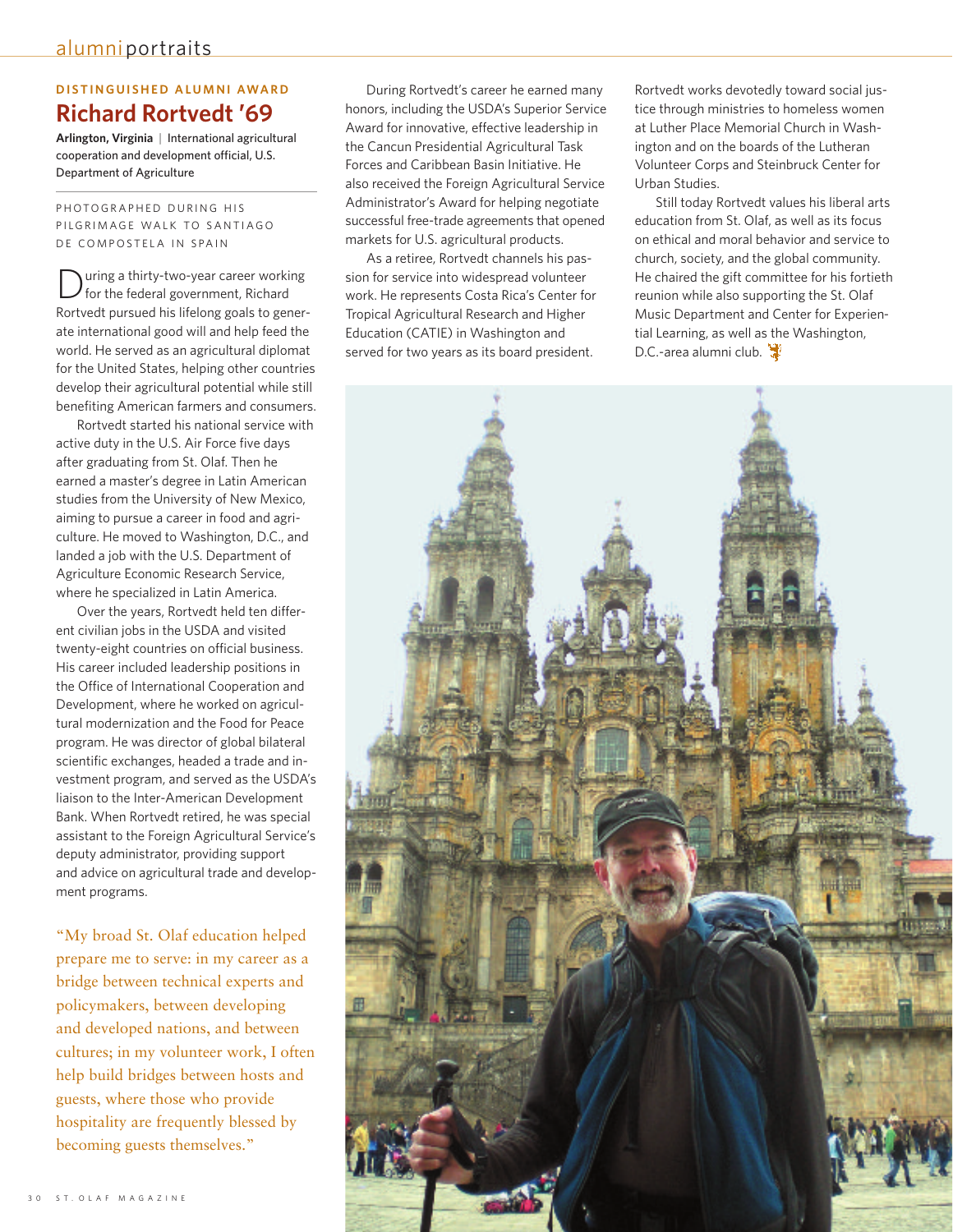### alumniportraits



#### **ALU M N I AC H I EVE M E N T AWAR D**

# **Ronald Caple '60**

**Duluth, Minnesota** | Professor Emeritus of Chemistry, University of Minnesota–Duluth

PHOTOGRAPHED AT LAKE SUPERIOR BY BRETT GROEHLER, UMD

Ronald Caple was profoundly affected when one of his first students at University of Minnesota–Duluth (UMD) was killed in action during the Vietnam War. It shook up his view of the world and inspired him to dedicate his career to promoting human understanding and preventing future conflicts.

Collaborating early and often with scientists in Russia, China, Cuba, and Vietnam, Caple made concerted efforts to create peace through scientific cooperation. He essentially set up a one-man exchange program with Russia, visiting the country nineteen times to conduct research, lecture, and establish contacts. Independently, he kept the channels of communication, exchange and collaboration open with Soviet chemists during the Cold War.

A specialist in synthetic organic chemistry, Caple has been much lauded for his research, teaching, and dedication to pharmacy students at the University of Minnesota. He has published nearly 100 articles and the book *Organic Synthesis: The Science Behind the Art*. He also participated actively in the Council on Undergraduate Research for many years, including serving as chairperson.

To promote international cooperation another way, Caple helped establish a "sister city" connection between Duluth and Petrozavodsk, Russia, and an informal connection with Pinar del Rio, Cuba. Both relationships developed fertile exchanges of ideas and visitors. In 2005, Caple earned the U.S. Civilian Research and Development Fund award for his efforts to foster international cooperation in science, joining alumni recipients Al Gore

"The commencement speaker at my graduation talked about how important it is for Oles to get out in the world and promote understanding. Bingo! He's describing this Ole right on the head. I developed this awareness of other cultures and what's going on in the world while at St. Olaf."

and George Soros. Caple also earned the Science Competition Prize from the Soviet Academy of Sciences in 1978, several honorary degrees from prestigious Russian universities and is Doctor Honoris Causa of the Russian Academy of Sciences.

In 1965, as a newly minted Ph.D. and professor, Caple took on the unwanted position of advising pre-pharmacy majors at UMD. Though he has been retired for four years, he still mentors these students as a volunteer. For these efforts — which has resulted in Caple advising 10 percent of the practicing pharmacists in Minnesota — he received the University of Minnesota College of Pharmacy Award, the first time this honor was given to someone outside the college and off the Twin Cities campus. Caple also received several awards for undergraduate teaching.

Caple recently created the Ronnie Lindstrom International Scholarship Fund to honor his former student who died in Vietnam. He aims to help youth from developing nations pursue their undergraduate degrees at UMD, hoping that they use their new skills and education to benefit their native countries while also fostering international understanding.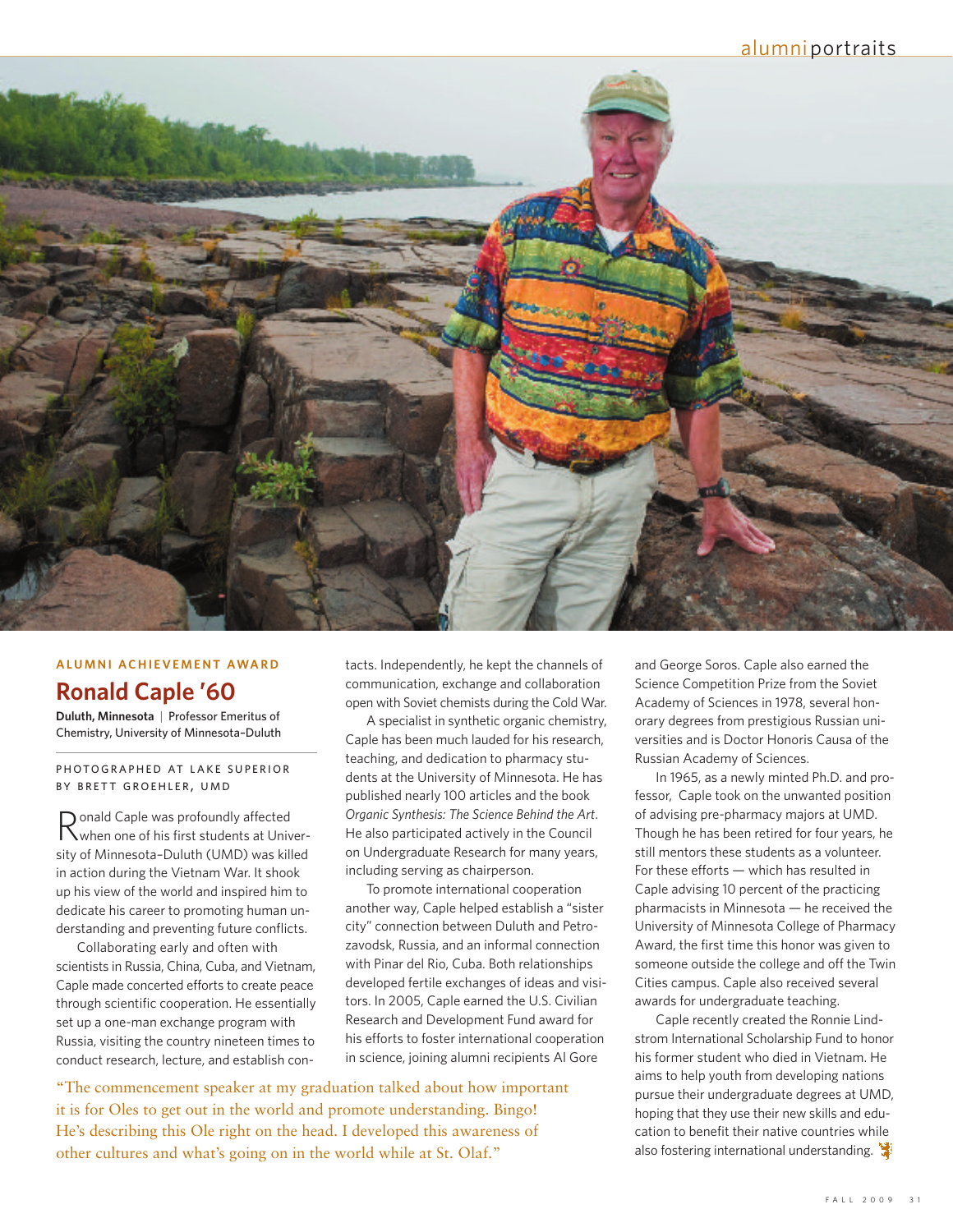#### **ALU M N I AC H I EVE M E N T AWAR D Jean Leppen Kinsey '63**

**Roseville, Minnesota** | Professor of Applied Economics and Director of the Food Industry Center, University of Minnesota

#### PHOTOGRAPHED BY STEVE WOIT

ean Leppen Kinsey plays an influential role<br>at the intersection of consumer economics, ean Leppen Kinsey plays an influential role agriculture, and public policy. As a professor

of applied economics at the University of Minnesota–Twin Cities, a researcher, and a leader in her field, Kinsey uses economic theory to evaluate how public policy affects consumers in many areas, from food safety and debt to consumer well being.

After graduating from St. Olaf and teaching high school, Kinsey earned a Ph.D. in agricultural economics from the University of California–Davis. She joined the faculty of the University of Minnesota in 1977 and soon



became a powerful voice for consumers, helping industry understand consumers' decision-making regarding housing, credit, and food-buying. In 1995, Kinsey helped bring the Food Industry Center, a part of the Alfred P. Sloan Foundation, to the university and was named its director, a position she still holds. The multidisciplinary center integrates diverse academic research and applies it to issues affecting the entire food industry.

During her career, Kinsey has secured more than \$8 million in research grants and written widely on a swath of topics including credit card use, food consumption patterns, consumer confidence and buying behavior, food safety, and the role of food and nutrition in consumer health. Kinsey's work has received many awards and shaped the thinking of her profession; simultaneously, she has influenced future economists by advising 200 undergraduates and nearly 100 master's degree and Ph.D. candidates.

"My time at St. Olaf defined who I am, the way I think about the world, and the importance of interactions between people. I know that my ability to think critically and evaluate and appreciate other cultures started at St. Olaf."

At a time when applied economics had few women in leadership positions, Kinsey received a prestigious fellowship from the National Center for Food and Agricultural Policy in Washington, D.C. in 1986. In 2000 she was named a fellow of the American Agricultural Economics Association and served as its president in 2002. She is also a fellow of the American Council on Consumer Interests. Providing a voice for consumers and influencing U.S. monetary policy, Kinsey served as a director of the Federal Reserve Bank of Minneapolis from 1991 to 1997. For two years she chaired the board — the first woman to fill that role.

Kinsey offers her expertise to government agencies and nonprofits, serving as a consultant to the U.S. Department of Agriculture and the U.S. Agency for International Development, and on the board of the International Food Policy Research Institute, a nonprofit working to reduce global hunger. She has consulted on projects in Rwanda, Barbados, and Senegal involving women in development and food storage.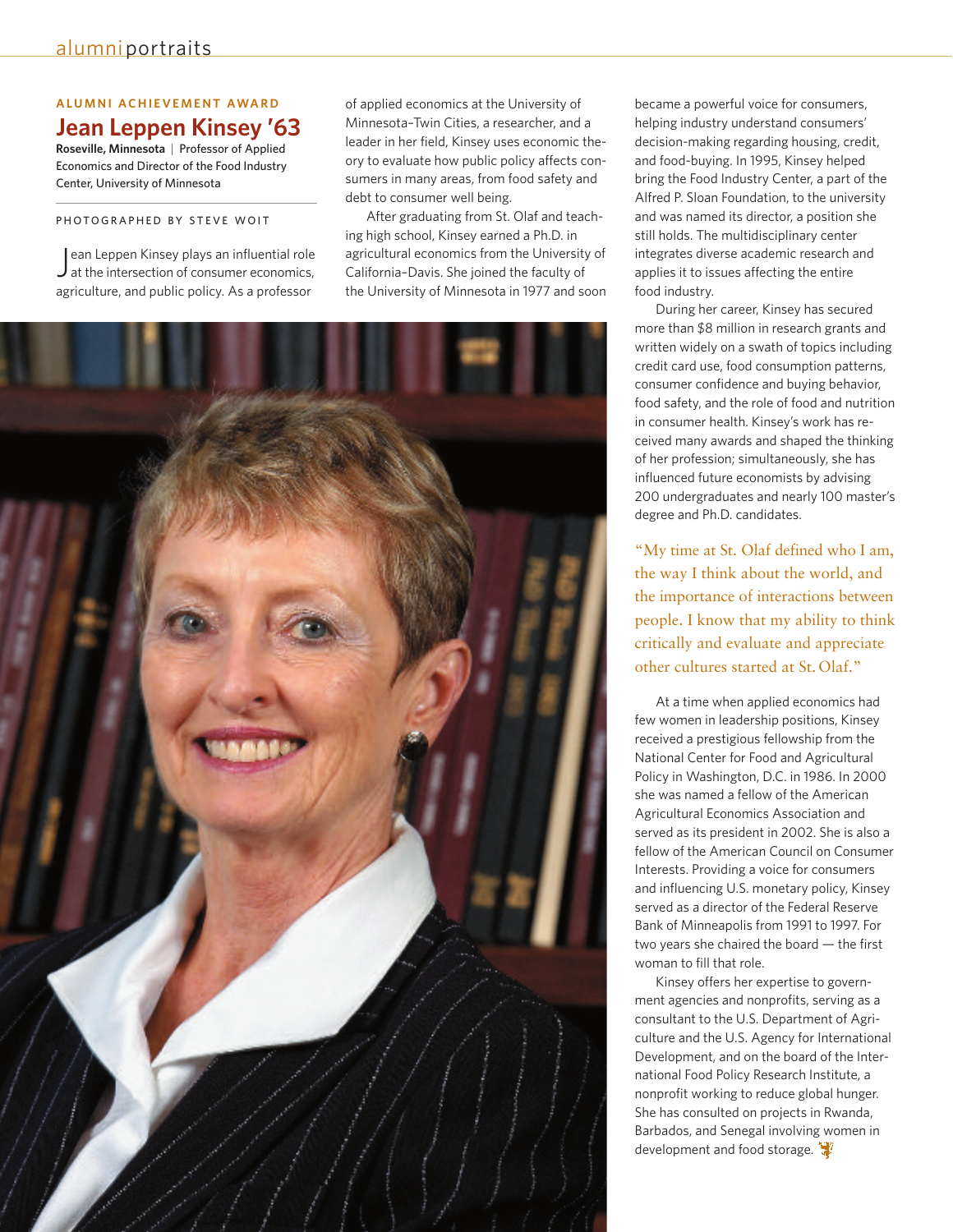#### alumniportraits



# **D I STI N GUI S H E D S E RVICE AWAR D Norman L. Cadman '49**

**Claremont, California** | Medical doctor

PHOTOGRAPHED IN JAISALMER, RAJASTAN, AFTER SERVING AT PATAN HOSPITAL IN NEPAL

In 2000, Norman Cadman completed<br>
rewarding thirtv-two-vear career as a n 2000, Norman Cadman completed a physician, one in which he helped establish the Cancer Care Center at Pomona Valley Hospital Medical Center and served as president of the medical staff. But he harbored no plans to rest. Combining a love for seeing the world, practicing medicine, and helping others, Cadman has spent the past thirteen years as a volunteer doctor in underdeveloped countries.

Cadman has traveled to Eritrea, Kenya, Nepal, Madagascar, Peru, and Uganda to help train local doctors in surgical pathology, paying his own way and staying for a few weeks or months a time. He makes an annual trip abroad on behalf of Pathologists Overseas,

often acting as the local hospital's only pathologist or helping set up pathology labs. While Cadman says he volunteers his expertise for selfish reasons — "because it feels good" — he is pleased if his work abroad helps others, too.

While at Pomona Valley, Cadman was highly regarded by his fellow physicians as a doctor with outstanding ethics, keen knowledge about his specialty, and high standards of excellence. He held many leadership positions, including chair of the hospital foundation board and the Department of Pathology, as well as head of committees for credentials and quality assurance, among others.

Cadman always travels with his wife of fifty-seven years, Eloise, and they often extend their trips by exploring other nearby countries. Together they have visited more than sixty nations. As a southern Minnesota farm boy, Cadman was fascinated by other cultures, but he really caught the travel bug while stationed in Japan for the U.S. Air Force Medical Corps. After completing his residency at the Mayo Clinic, Cadman began his

"Being at St. Olaf for my sixtieth reunion, I hated to leave Northfield. I really had a sense of gratitude for having gone to St. Olaf and great feelings of warmth. I got a great scientific education there."

medical career in California. He specializes in surgical pathology, particularly the development of screening and detection regimens for cervical cancer.

An active volunteer in other arenas, Cadman teaches children, seniors, and others about opera, and then accompanies them on field trips to the Los Angeles Opera. He also has worked as a docent for the George Page Museum of La Brea Discoveries and the Huntington Library. In addition, Cadman participates in a Simple Gifts program, sitting with hospice patients to give their loved ones a break. The Cadmans are also involved in a group that helps newly arrived foreign students get settled in the United States.